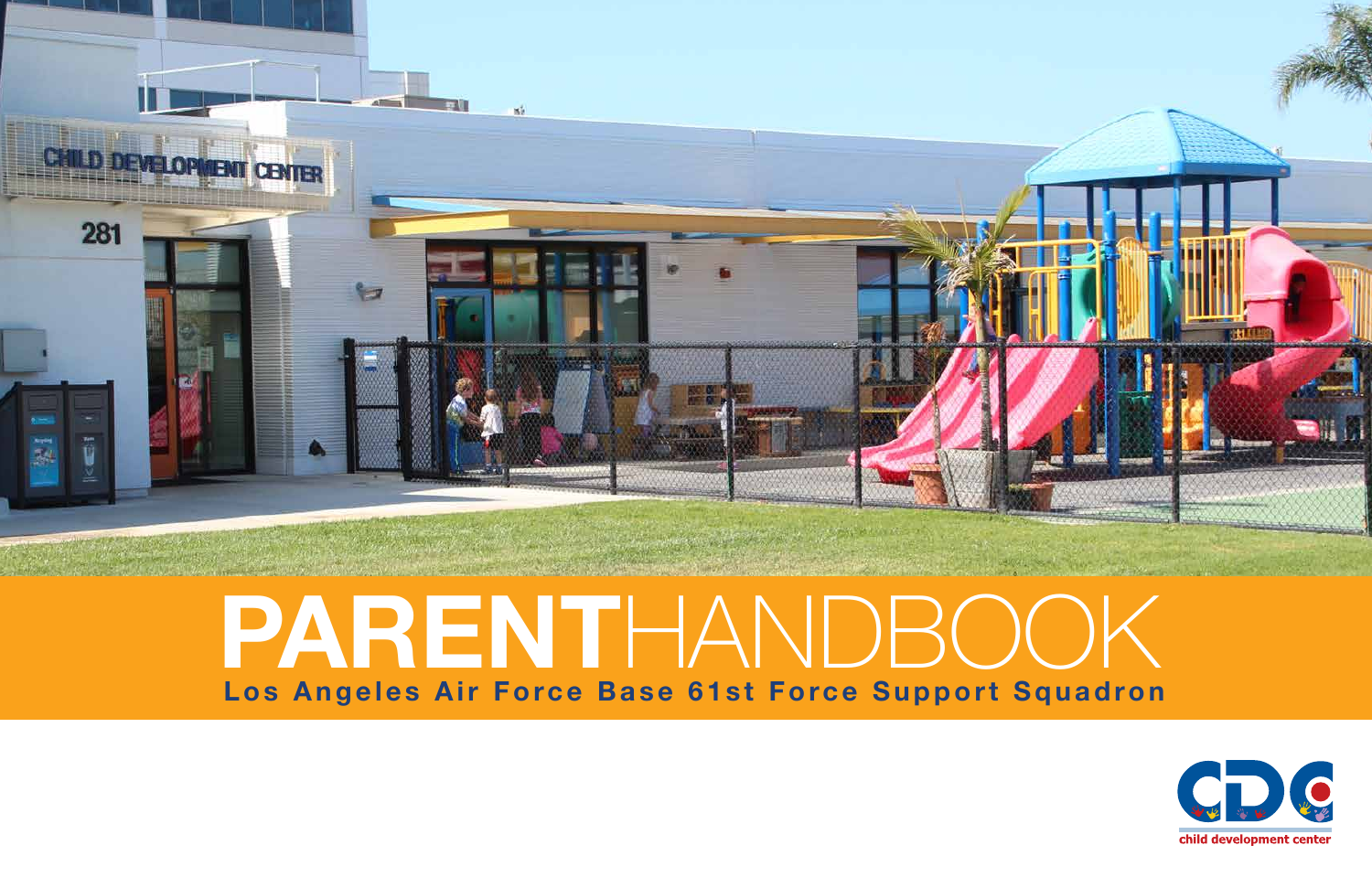## Mission Statement for CYP Programs

To assist DoD military and DoD civilian personnel in balancing the competing demands of the accomplishment of the DoD mission and family life by managing and delivering a system of quality, available, and affordable programs and services for eligible children and youth birth through 18 years of age.

#### NAEYC ACCREDITATION

You have chosen a program for your child that is accredited by the National Association for the Education of Young Children (NAEYC), the mark of quality in early childhood education. High quality programs provide a safe and nurturing environment to support the developing child. LAAFB CDC has undergone a comprehensive process, which includes an internal self-study and external professional review verifying compliance of the 10 NAEYC Early Childhood Program Standards. The NAEYC Accreditation is valid for a five-year period. During this time, programs are required to submit annual reports documenting on-going compliance with NAEYC program standards. All NAEYC accredited Programs are subject to unannounced visits by accreditation assessors to ensure facilities continue to meet standards.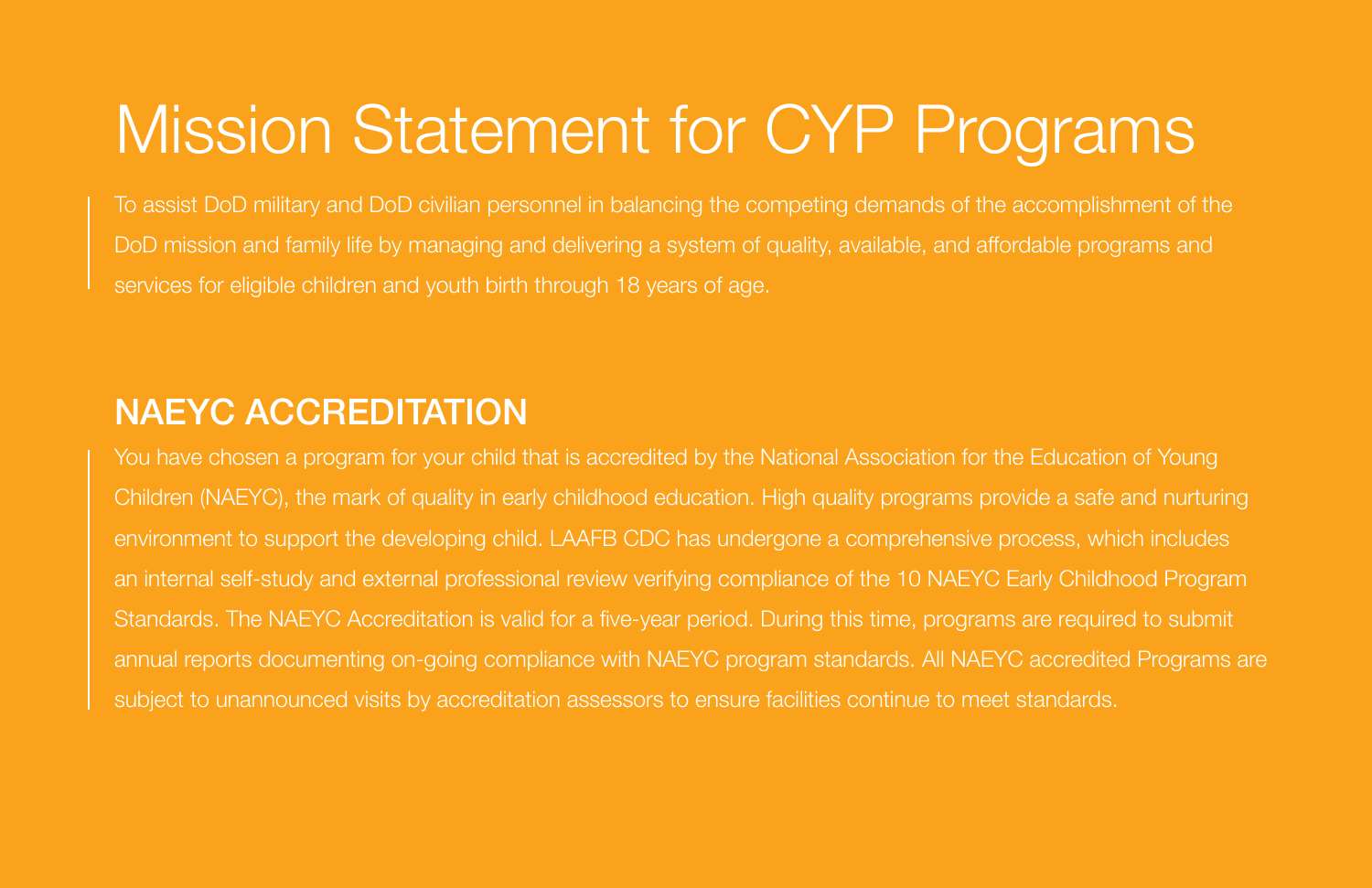# CONTENTS





- Mission Statement **2**
- **NAFYC 2**
- Welcome **5**
- Philosophy **6**
- Goals **6**
- Long Range Curriculum **7**
- Request for Child Care **8**
- Admission Policy **9**
- Full Day Care Program **9**
- Financial Policies/Child Care Fees **10**
- Hours of Operation **10**
- Children with Special Needs **11**
- Health/Medical Policies **12**
- Toilet Training **12**
- Administering Medications **13**
- Rest Periods/Nap **14**
- Meals and Snacks **14**
- Guidance Policy **16**
- Child Abuse Prevention Program **16**
- Closed Circuit Television (CCTV) **17**
- Emergency Procedures/Plans **17**
- Inspections **18**
- Key Personnel/Staff Requirements **18**
- Plan for Communicating with Parents **20**
- Parent Responsibilities **20**
- Termination/Suspension of Enrollment **21**
- Field Trips **21**
- Community Resources **22**
- FCC Program **23**
- Tobacco, Alcohol and Drug Policy **23**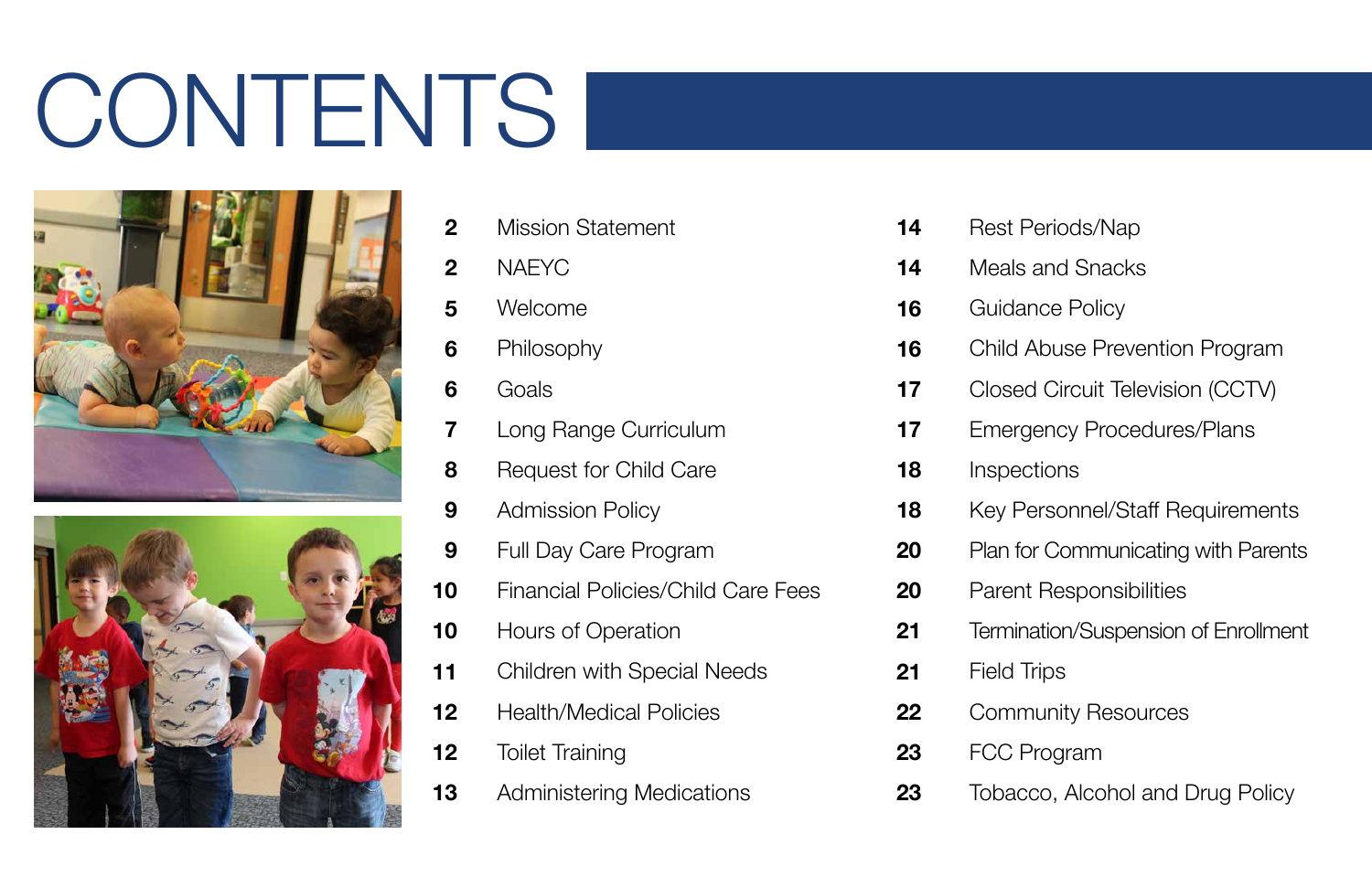

 $\overline{\mathcal{R}}$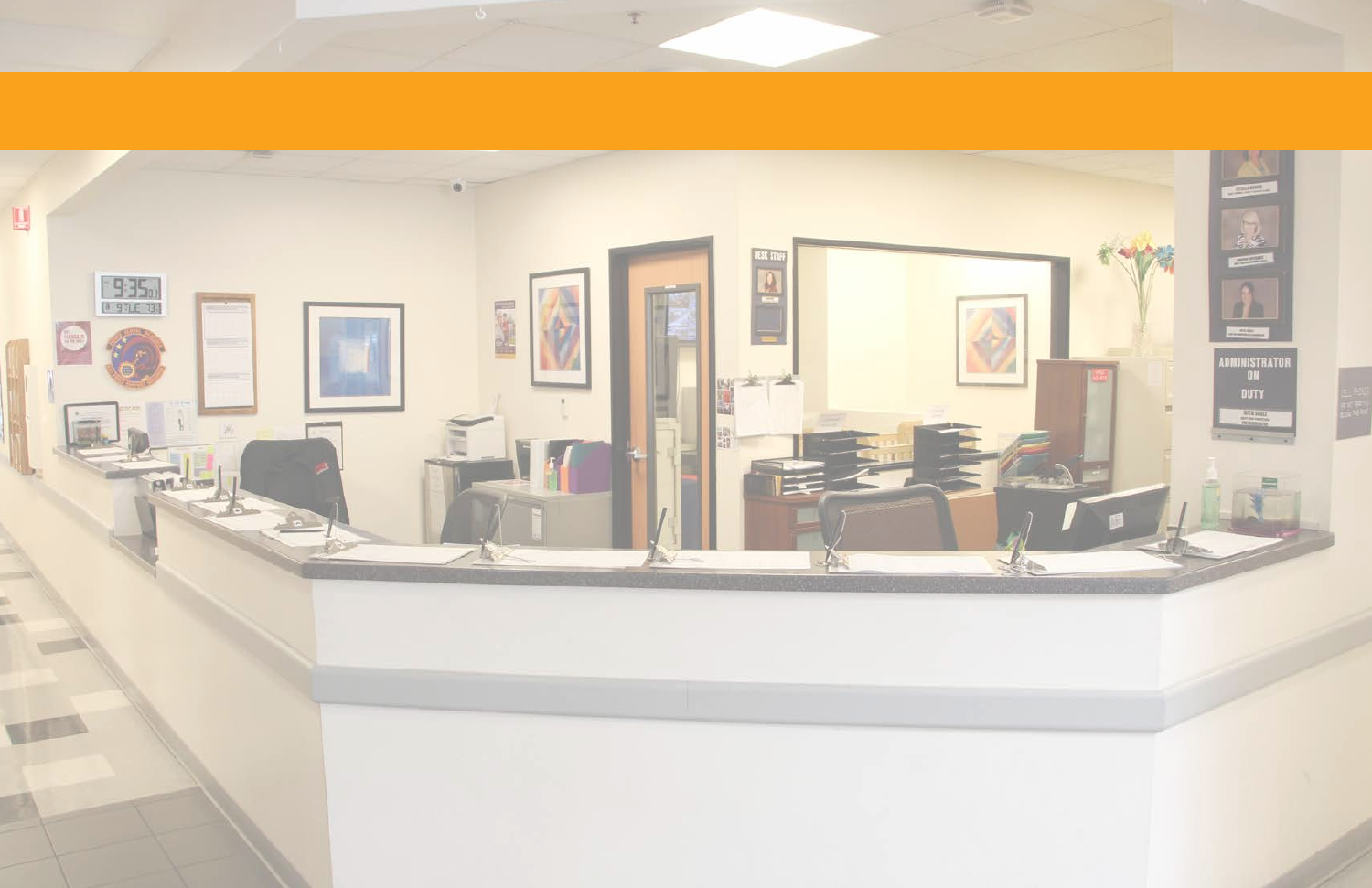# WELCOME

#### Welcome to the Los Angeles Air Force Base Child Development Center (LAAFB CDC), Bldg 281. LAAFB CDC provides a safe and nurturing environment while promoting the physical, social, emotional, and cognitive development for young children. In this program you will see:

- Frequent, positive, and engaging interactions among adults and children
- Planned learning activities appropriate to children's age and development, such as:

Math & Science Activities Large & Fine Motor Skills Arts & Crafts Emergent Literacy Dramatic Play **Music Computers** 

- Specially trained caregivers
- Enough adults to respond to individual children's needs
- Nutritious meals and snacks
- Regular communication with parents
- Caring, effective administration
- Ongoing, systematic evaluation

This handbook will answer many of your questions about our services and inform you of our policies and procedures. Our program is designed to provide a meaningful service by creating stimulation and an enjoyable environment for children. Our aim is to make both you and your child happy, comfortable and involved in the activities at our center.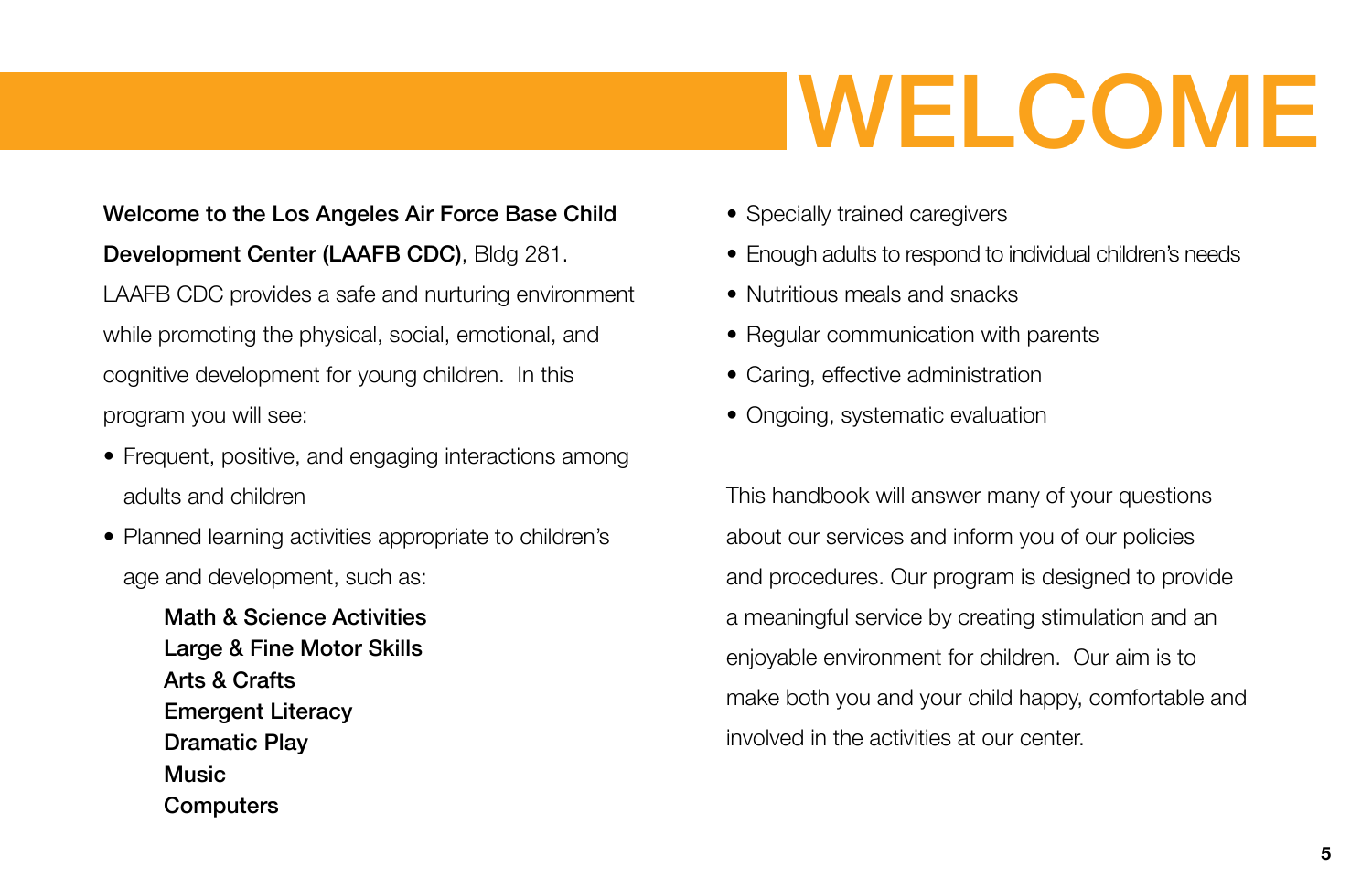#### PHILOSOPHY

The practices of Air Force Child Development Programs are based on current knowledge of child development and early childhood education. We are responsible for supporting the development of the whole child, meaning all areas of development are considered inter-related and equally important. Our program acknowledges that children learn through active, hands-on involvement with their environment, peers and caring adults. We respect each child's unique interests, experiences, abilities and needs, thus allowing us to be responsive to and appropriate for each child. Children are valued as individuals, as well as part of a group. Likewise, our program respects and supports the ideals, cultures, and values of families in their task of nurturing children. We advocate for children, families, and the early childhood professionals within our programs.

#### GOALS

- Foster positive identity and sense of emotional well-being
- • Enhance social skills
- Encourage children to think, reason, question, and experiment
- Promote language and literacy development
- Build physical development and skills
- Support sound health, safety, and nutritional practices
- Advance creative expression, representation, and appreciation for the arts
- Appreciate and respect cultural diversity
- • Develop initiative and decision-making skills

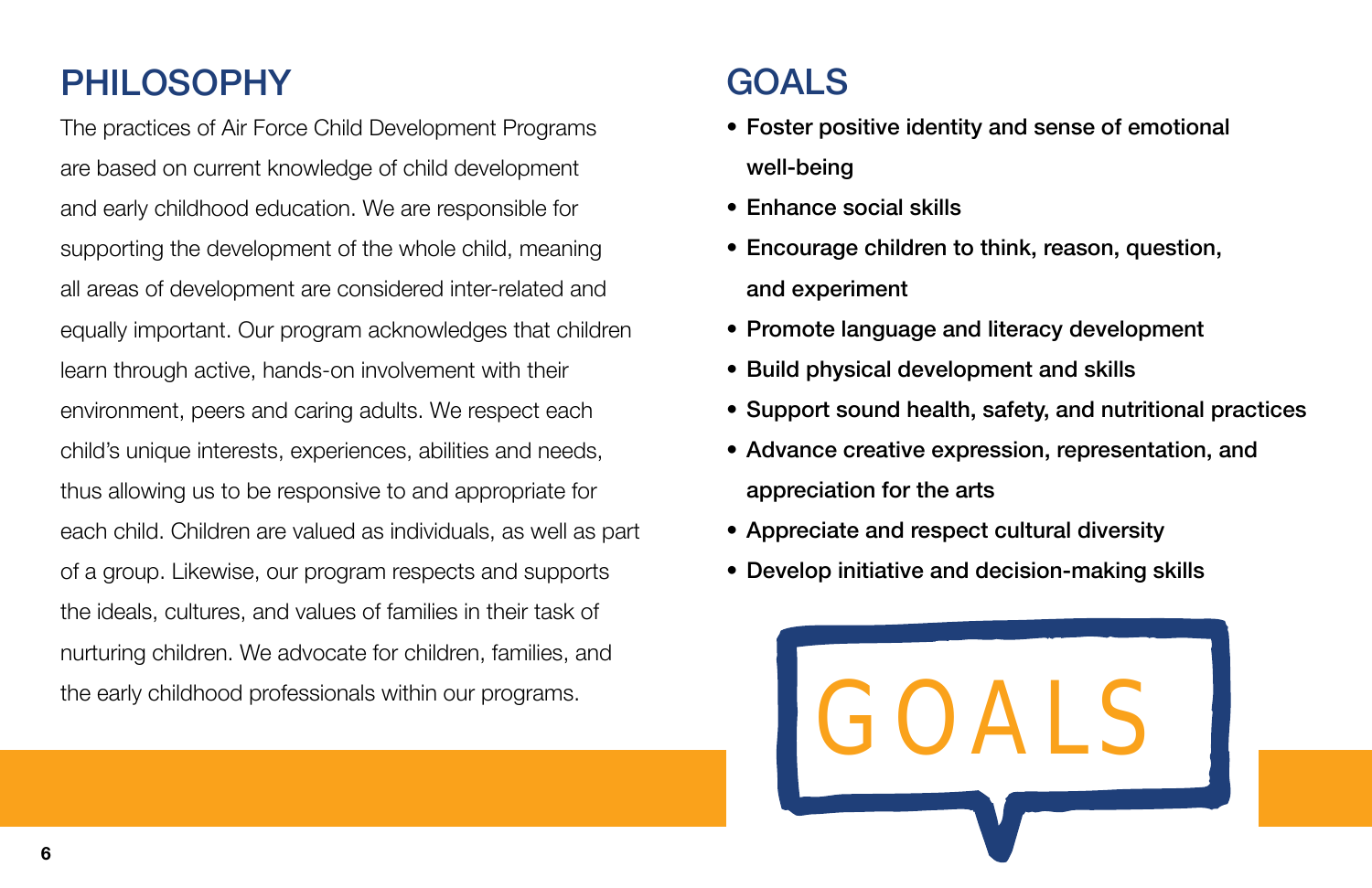### LONG RANGE CURRICULUM

The long-range curriculum goal for the CDC is to provide an environment rich in experiences to enhance the social, emotional, cognitive and physical developmental areas for the child. A strong emphasis is placed on child-initiated play and experiences, so that the child learns through discovery methods. Daily activities and schedules are tailored to fill the needs and interests of the children. The curriculum is sensitive to individual learning styles and respects the range of differences within each child.

Infants are provided individual schedules that best suit their needs; diapering, eating, and rest times. Infants are exposed to a multitude of experiences that provide auditory, visual, and tactile stimulation.

Pre-Toddlers and Toddlers are provided experiences and materials that enhance the development of positive selfconcept. Toddlers learn by exploring their environment and through active play. The curriculum stresses communication skills, fine and gross motor skills, and self-help skills appropriate to this stage of development.

Preschoolers are provided learning experiences through the curriculum, based on individual interest and abilities. Activities provide social interactions and problem-solving skills that build self-esteem while developing a positive feeling towards learning.

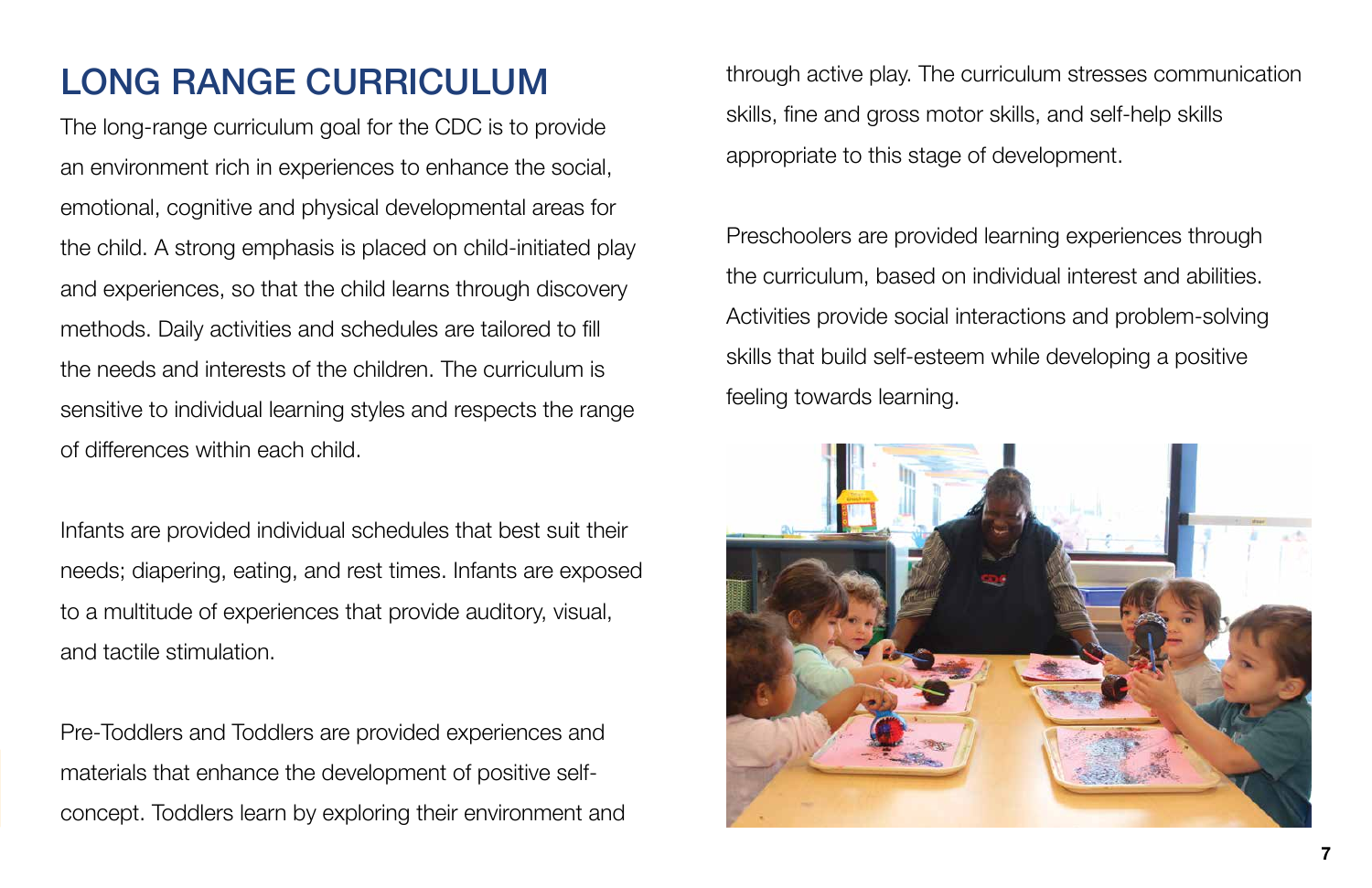### REQUEST FOR CHILD CARE

*MilitaryChildCare.com* is a Department of Defense (DoD) program that facilitates placement in DoD child and youth programs. Using *MilitaryChildCare.com*, you can submit a request for care at any time, from any location. When you are offered a space you have 3 days to respond, after 3 days if the families do not respond, the system automatically removes the families from the wait list and the space is offered to the next person in line. In addition to accepting the space on-line, you will need to contact the CDC front desk to verbally accept your space. You will be expected to begin payment on the date the space becomes available. Please note: every 30 days families need to go online to concur remaining on the wait list or they will be removed automatically by the system.

## MILITARY **CHILDCARE@COM**





**Manage My Requests Update My Profile**

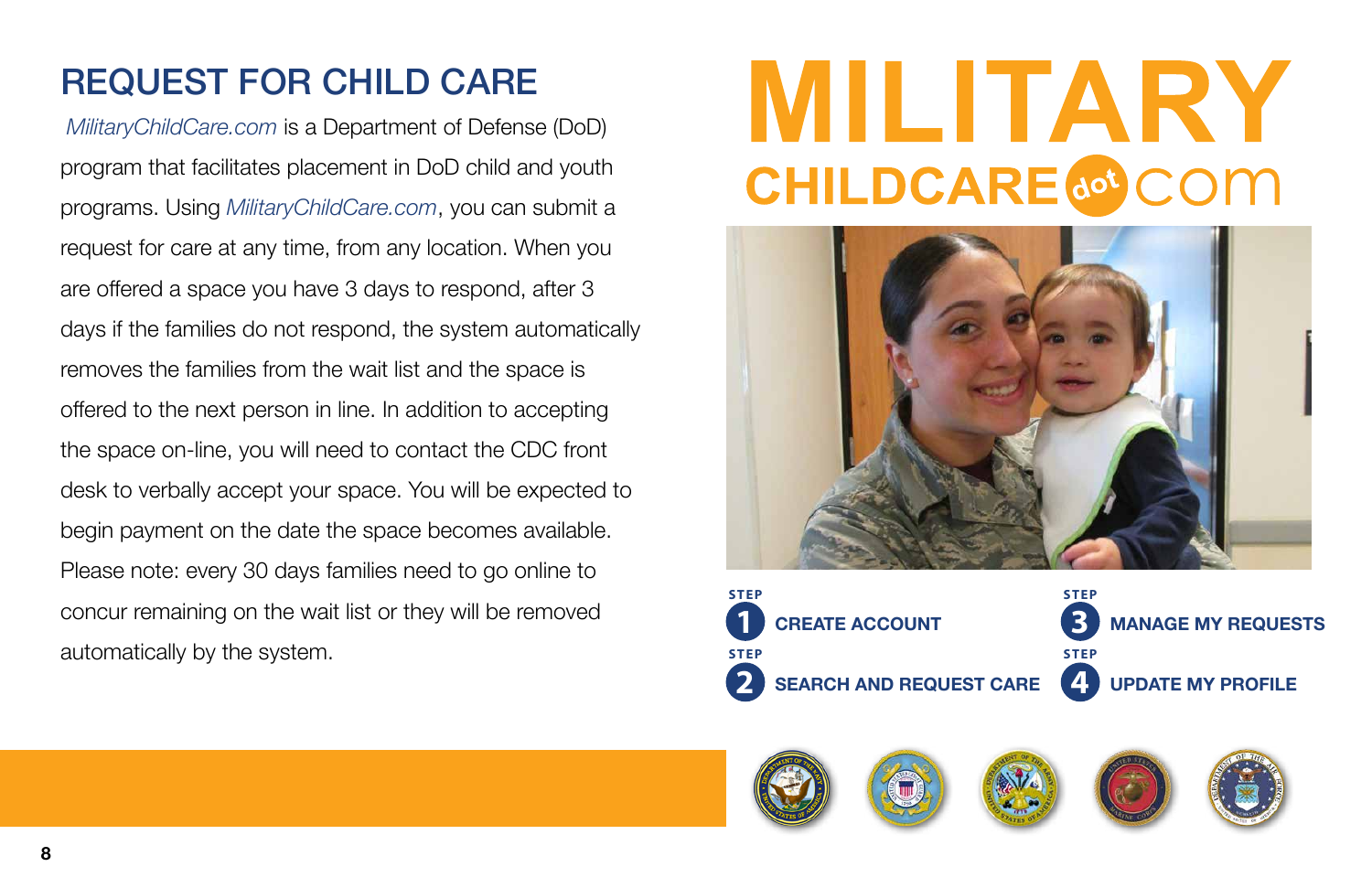#### ADMISSION POLICY

Children 6 weeks to 5 years old, of all military services, NAF civilian personnel, and DOD civilian personnel are eligible to use the Child Development Center facilities. A priority placement policy has been established to ensure active military members obtain highest priority for childcare. Upon enrollment, if the spouse is not employed or attending school, the family can only be guaranteed 60 days of care if there is a waiting list. If employment is found within the 60 days, fees will be adjusted to the total family income amount and the 60-day requirement will be removed. A child's enrollment will be terminated if the spouse does not have a full time job, has not enrolled full-time in school or does not show proof of trying to obtain a job within 60 days.

The following listed items are required prior to the start of childcare for all children:

- Form 1181, Youth Flight Program Patron Registration
- • Child's current immunization record
- LES(s), paystub(s), and/or parent's proof of school enrollment
- Health Assessment signed by a physician (6 weeks)

#### FULL DAY CARE PROGRAM

Each slot at the CDC is for full-time care and is offered to families on the wait list in priority order. Once a space is accepted, the parent is required to pick-up an enrollment packet provided by the front desk.

A parent orientation is required prior to the start date for child care. This orientation gives new parents an opportunity to meet staff and review policies and procedures of the CDC. An orientation will need to be scheduled with management and the assigned classroom when the packet is completed. Orientations will not be conducted if the packet is incomplete at arrival of appointment and will need to be re-scheduled.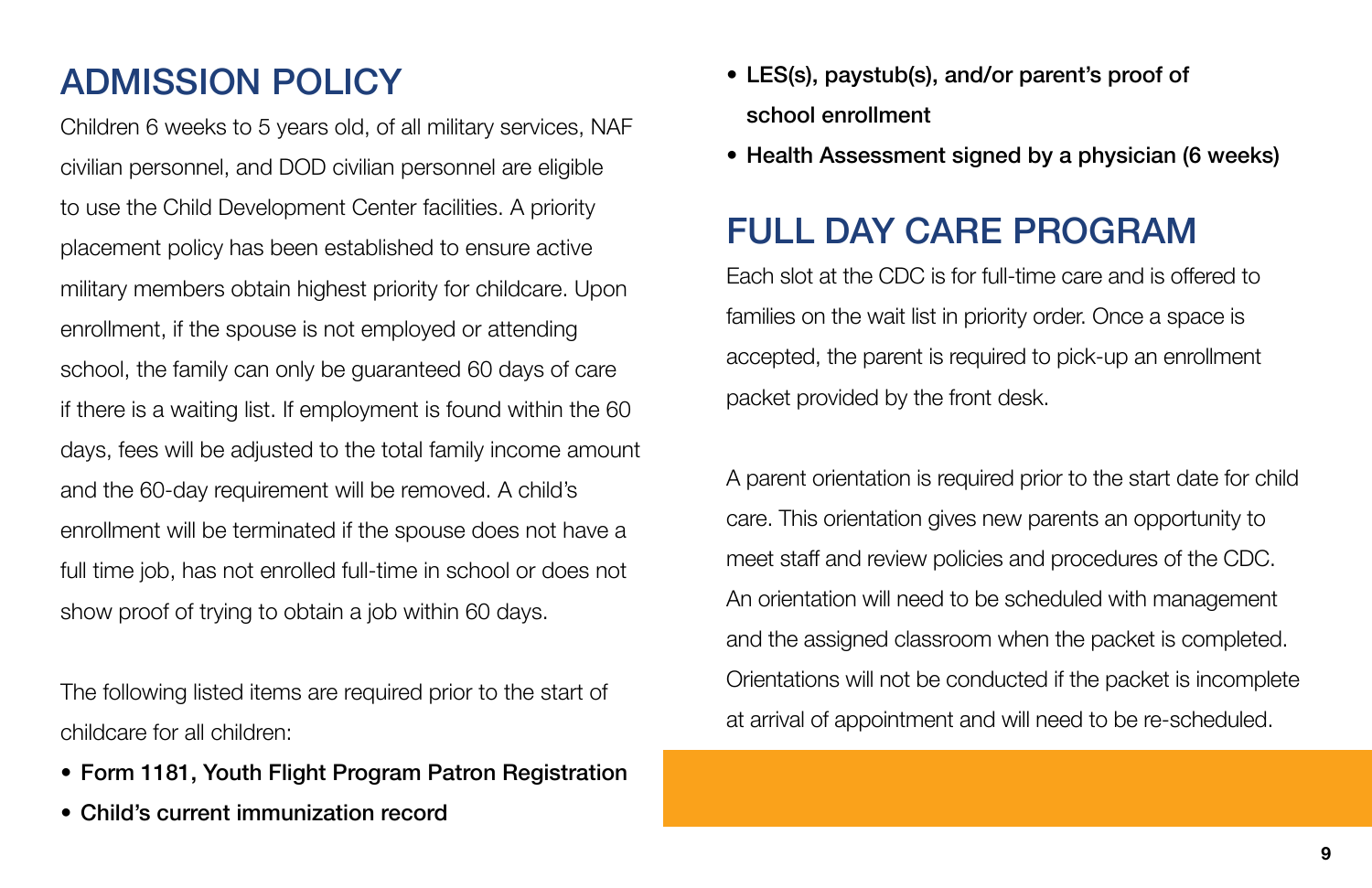#### FINANCIAL POLICES CHILD CARE FEES

Payments are due on the 1st and the 15th of each month. A late fee will be charged each day fees are not paid on the due date. Repeated delinquent payments will cause loss of child care services.

Fees and charges are established under DoD guidelines with approval of the Base Commander. Los Angeles Air Force Base requests yearly authorization to implement the optional high cost fee schedule because wages are affected by non-foreign area cost of living allowances (COLA). All fees are subject to change each October or as directed from DoD. Parents are required to turn in proof of income and/or schooling each fiscal year when fees are adjusted. If proof of income is not turned in by the due date, families will be placed in the highest fee category.

**Children must be picked up no later than our hours of operation, or a late pick up fee of \$10.00 for the first 15 min and \$1.00 for every 1 minute after.**

#### HOURS OF OPERATION

The centers' hours of operation are approved by the Base Commander. These hours are based on utilization and the needs of the base populace. These hours are posted at the facility and a late fee will be charged for children remaining in the center each minute past the posted closing times. Children must be picked up no later than our hours of operation, or a late pick up fee of \$10.00 for the first 15 min and \$1.00 for every 1 minute after. Security Forces will be contacted if we are unable to get a hold of the parent after 30 minutes of our closing time. If a child exceeds more than 3 late pick-ups, the CDC will request the right to cancel the agreement and dis-enroll a child from the 61st Mission Support Group Commander.

#### **Monday - Friday: 6:30 a.m. - 6:00 p.m.**

Parents will be required to pay for any additional openings or extended hours beyond normal weekday hours of operation.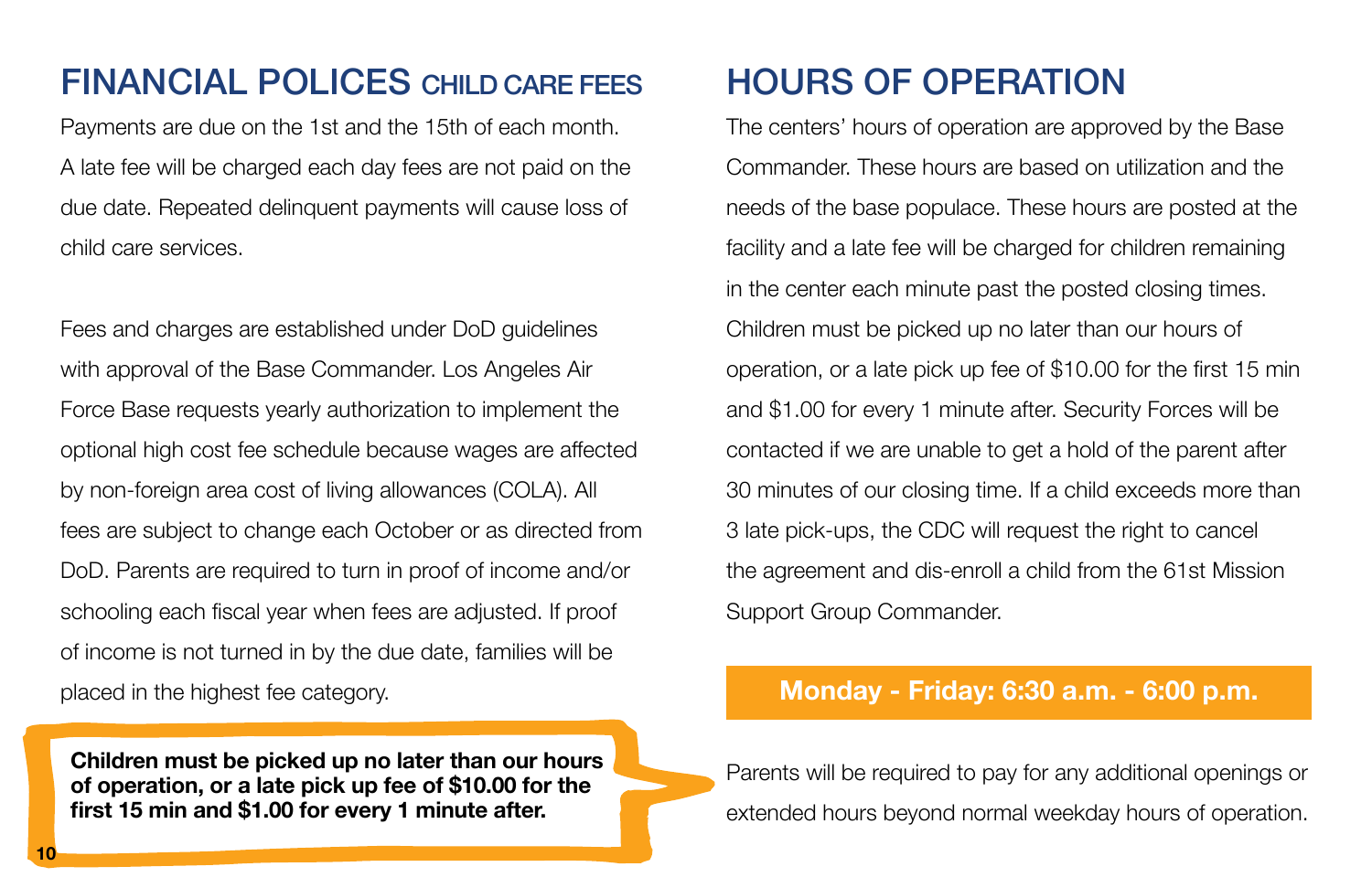We are closed on all Federal Holidays and designated Family Days. Our fees are un-annualized, therefore no sick days or vacation days are given. You are required to continue paying your fees even if your child does not attend.

#### CHILDREN WITH SPECIAL NEEDS

Children who have been identified with a special need(s) are provided services within CYP when reasonable accommodations can be met. A technical definition for special needs is a child who has a physical or mental impairment which substantially limits one or more major life activities. Prior to enrolling in any CYP, the child's developmental and/ or medical requirements have been reviewed by the CYP Medical Advisor and a team of experts to include: the CYP Medical Advisor, the Medical Group Exceptional Family Member representative, the Flight Chief, the Flight T&C, Director, the Exceptional Family Member Program Family Support Specialist, the installation's Legal Office, and others as determined by the installation convenes in order to

determine if reasonable accommodations can be met. If reasonable accommodations can be met, an Inclusion Action Plan is developed to provide written instructions concerning how the program will meet the child's needs, changes to the environment, specialized training, required staff: child ratios, etc. If reasonable accommodations cannot be met or there is a request to fundamentally alter the nature of the program (e.g. constant 1:1 ratio), the Flight Chief contacts their Major Command (MAJCOM) Specialist or Air Force Personnel Center Directorate of Services Installation Support Division Child and Youth Specialists to determine the appropriate course of action.

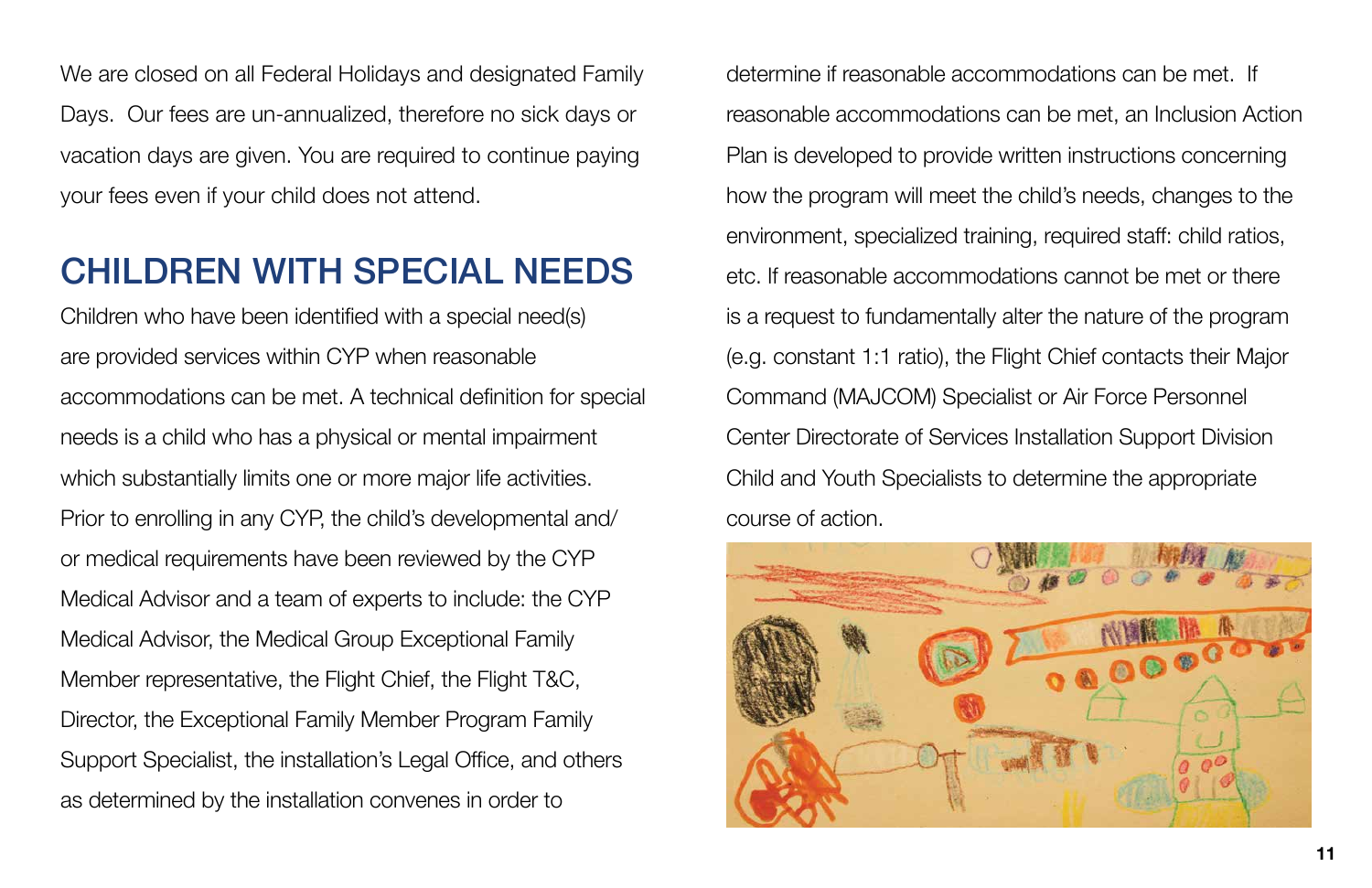#### MEDICAL/HEALTH POLICIES

Caregivers will visually check each arriving child for signs of illness. If your child appears unhealthy, or has symptoms of a communicable disease before or after an illness he/she may be refused admittance or be required to bring a note from the clinic stating that the child is well enough to participate in all activities and is not contagious. However, the CDC follows Managing Infectious Diseases in child Care and schools, 3rd Edition to send children home. If a child develops signs of illness after being admitted, the parents will be contacted, asked to pick up the child within one hour, and will be required to bring a readmission form, complete with a physician's signature or keep their child for 24 hours. Children unable to participate in activities should be kept at home until they are well enough to be involved in all aspects of our program. It is very important to inform us if your child comes down with a communicable disease and has attended the Child Development Center at any time during the incubation period. When necessary, we inform parents of other children who were exposed to the

illness so they can be alerted to symptoms in their own child. If a sponsor is contacted and asked to pick up a child due to illness or behavior problems, the child must be picked up within one hour of the call. No sick days are given.

#### TOILET TRAINING

Toilet training is a major milestone in your child's life! We would like to support you in this endeavor. Parents and staff need to work together to ensure success for your child. Our goal is to be consistent in working together. If your child does not show an interest, the training will be postponed until an interest is shown.

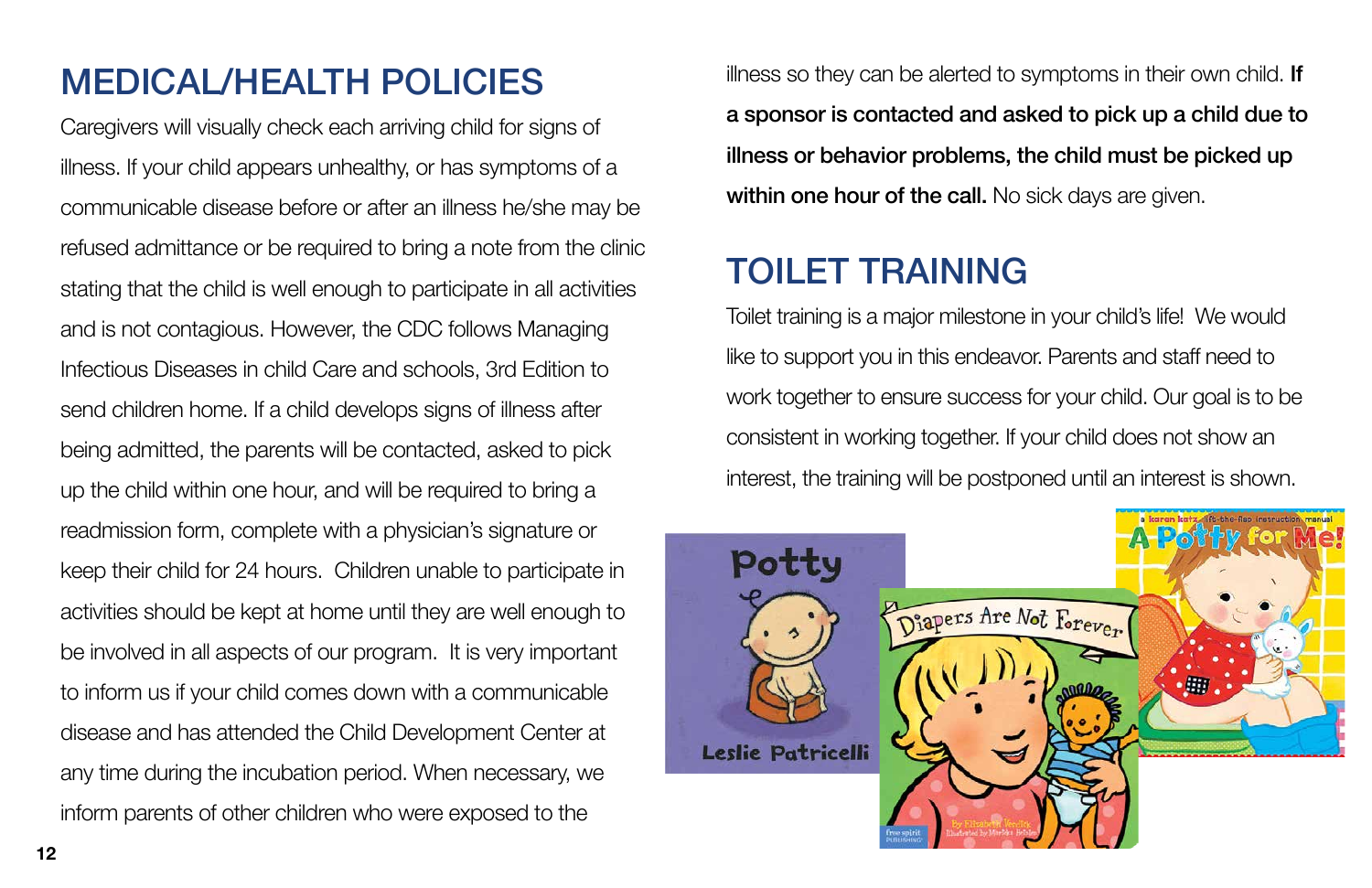### ADMINISTERING MEDICATIONS

In accordance with AFI 34-144, and Air Force Child and Youth programs Medication Administration Instructional Guide the Child Development Center will adhere to the following guidelines when administrating medication:

**A.** The center will administer only medications prescribed by a medical authority at 1100 and 1500. If the health care provider directs medication to be administered 3 times per day, CYP personnel will administer the medication once during a typical day (10 hours of care). If the medication is to be administered 4 times per day, CYP personnel will administer the medication two times during a typical day (10 hours of care). If medication is to be administered 1 or 2 times a day, medication will not be administered at the CDC.

- **B.** Prior to administering medication, the parent or guardian must complete an AF Form 1055, Youth Flight Medical Permission and the parents must give daily written permission.
- **C.** Prescription medication shall be in the original container, stored according to instruction, labeled with specific child's name, name of medication, dosage strength, and stop date, along with instructions for use and the physician's name and date of prescription. The prescription must be current (within the year).
- **D.** No "over the counter" medications, including aspirinlike products, antihistamines, cough syrup, and diaper ointment will be administered unless a medical authority has prescribed them for a particular child.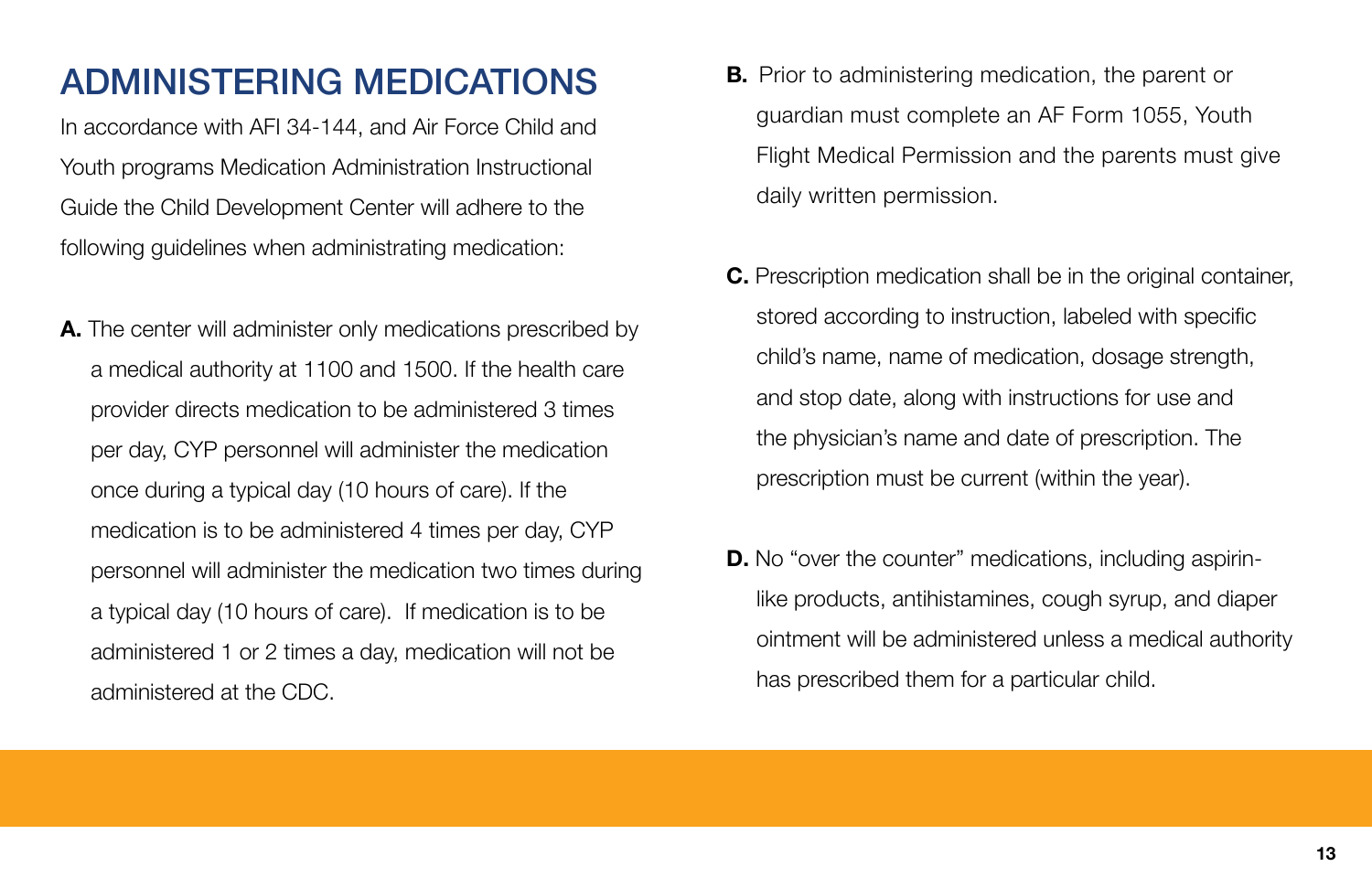#### REST PERIODS/NAP

Rest periods or naps are scheduled to follow lunch. Children are not required to take a nap, but at minimum children are required to sit/lie quietly on sleeping mats.

#### MEALS AND SNACKS

The CDC participates in the United States Department of Agriculture Child and Adult Care Food Program. We provide nutritious meals and snacks for all children in the center during meal/snack times. Only food prepared in the CDC kitchen is served for the children's meals, snacks, and special events. Outside food is not permitted. There are cycled menus approved by a nutritionist that are followed each week. Children eat in their rooms with their caregivers in a family style setting.

There are specific requirements for infants attending the center. The parents must provide a sufficient amount of labeled bottles with the date, first and last name for their

baby at the center. Bottles are warmed in a container of water in the sink. These guidelines prohibit adding any food substance (such as cereal or fruit) to formula bottles. As a participant in the USDA Foods Program, the Child Development Center offers infant formula and infant jarred foods to parents of infants.

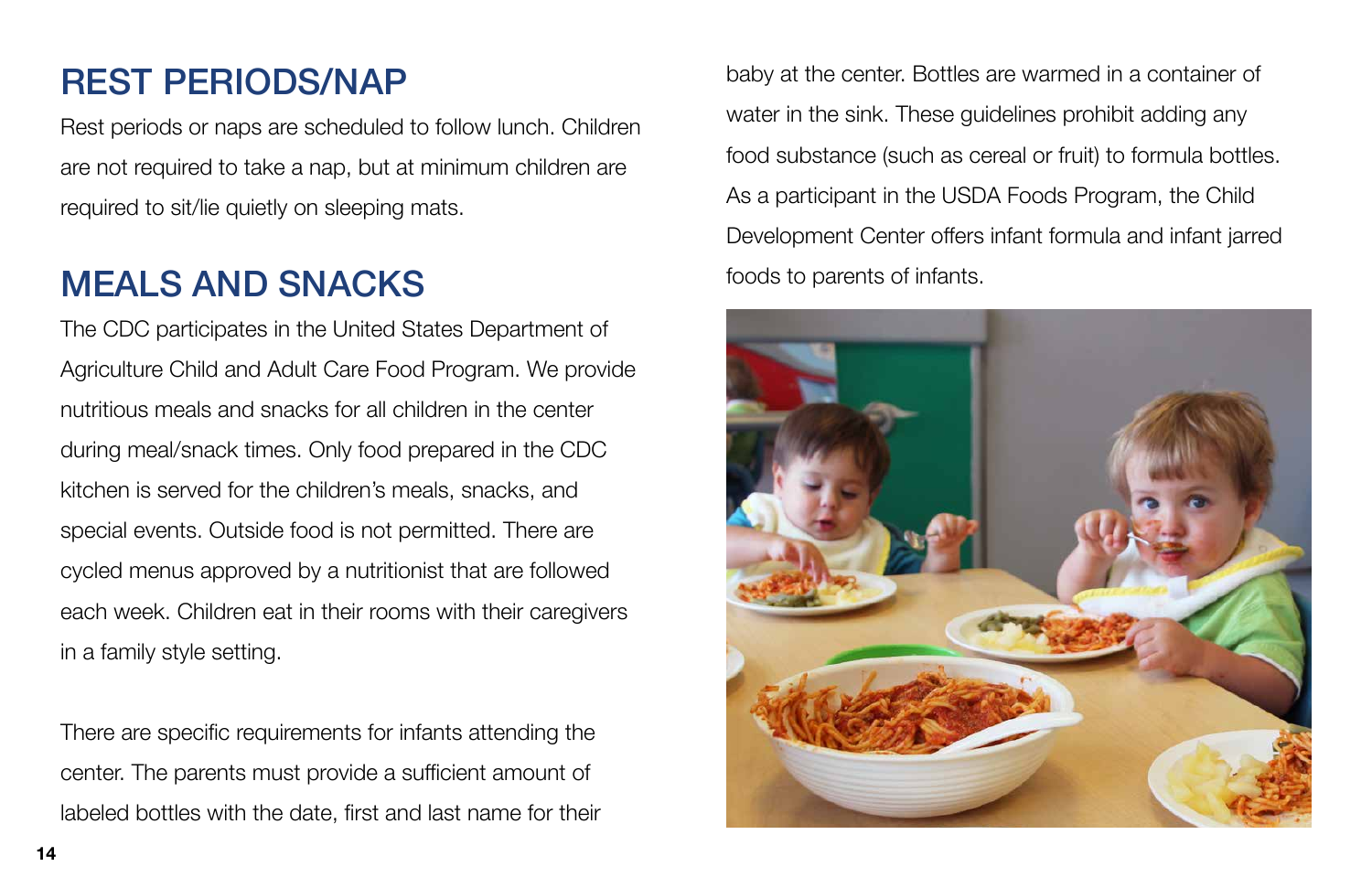If as a parent, you elect to use your own formula you must bring the bottles prepared with the amount of formula your child will drink and labeled with the child's first and last name. You must submit the official USDA form to decline providers' formula. If you are providing breast milk, you do not need to fill out the form.



The following are the infant formulas we offer:

- **Nestle Good Start**
- **Nestle Good Start Soy**

The center will also be offering fortified dry rice cereal, 100% juice and jarred Gerber fruits and vegetables. Mixed jarred dinners and foods will not be served.

If your child requires a special diet due to a food allergy, we will require a Doctor's note with required substitutions. If we are unable to provide an equal alternate due to our purchasing requirements a Special Dietary Waiver must be completed for your child and forwarded to SVI. Parents are required to sign authorizing the staff at the CDC to post information about their child's allergies and or special needs to assist in informing all staff who work in the classrooms. Furthermore, the child's photo can be added to the list to support visual recognition.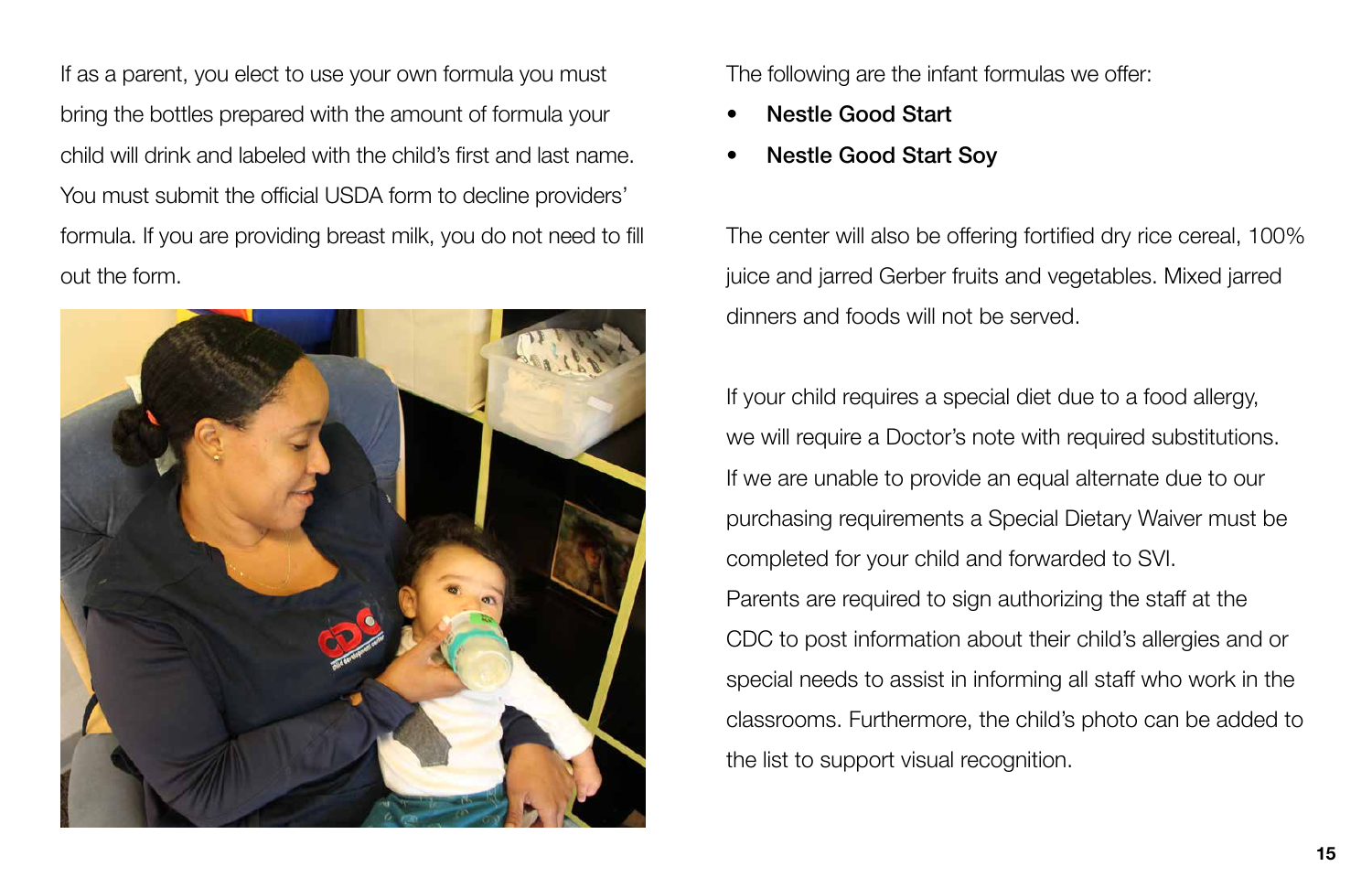#### GUIDANCE POLICY

Positive guidance is used at the CDC to strengthen children's ability to thought process. The language attached to the situation helps children logically think of before and after concepts. Each staff is trained annual and as needed on the requirements for positive guidance.

#### CHILD ABUSE PREVENTION PROGRAM

The Child Development Center has taken several steps to protect children from abuse and neglect and to support CDC parents and staff. CYP Personnel, SV, and CW have a legal and ethical responsibility to protect children from harm. These individuals are mandated reporters of suspicions of child abuse or neglect.

> **DEPARTMENT OF DEFENSE NATIONAL HOTLINE 310-653-6860**

- If a child is in immediate danger, CYP Personnel are to call 911 or the local number for OCONUS installations
- • CYP Personnel, SVs, and CWs will immediately report to the program manager (or supervisor on duty) all incidents which endanger a child

If you or another parent suspects any child abuse or neglect, in any way at the CDC, report it immediately to the director. All suspected cases of child abuse and neglect are reported to the Family Advocacy Office and HQ AFSPC Child Development Project Officers within 24 hours.

There is a Department of Defense national hotline for individuals to report suspected child abuse of safety violations at military Child Development Centers or Family Child Care Homes. The telephone number is: **FAO (310-653-6860)**.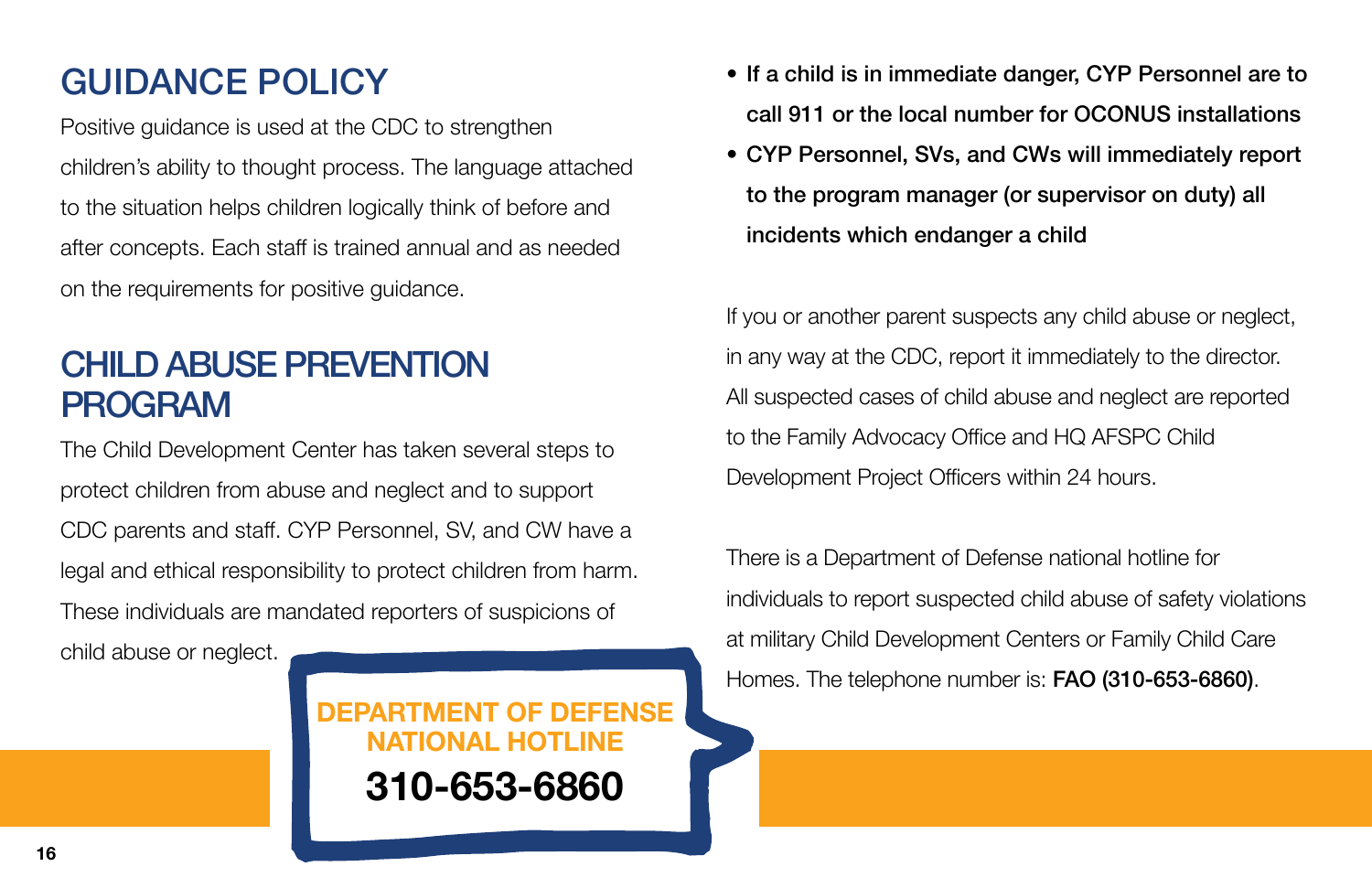#### CLOSED CIRCUIT TELEVISION (CCTV)

 All children enrolled at the CDC may be subject to closed circuit video monitoring and recording as part of their participation/enrollment in CYP.

Closed Circuit Television (CCTV) is required in each CDC and any systems purchased after publication of AFI 34-144 must have video recording capabilities.

- Properly functioning cameras must be installed in each activity room
- Cameras must be positioned to limit blind spots
- CCTV monitors are located where the front desk personnel can clearly view and regularly observe each room

#### EMERGENCY PROCEDURES/ PLANS

Procedures in case of disaster Preparedness and Emergency Evacuation for weather conditions, active shooter and evacuation, plans for release of children, and notification of families.

Upon alarm notification, evacuate the building in the most expedient and orderly manner. Administrative personnel will assist CYPS in infant and pre-toddler classrooms. Evacuation cribs and wagons will be used to transport nonmobile children. All employees will leave the building with children in their care by the closest exit.

All children and staff will assemble in the parking area between the gym and building 272. Front desk will take attendance and identifying any missing individuals. Facility manger will account for all employees, children and visitors in attendance and will then brief emergency personnel upon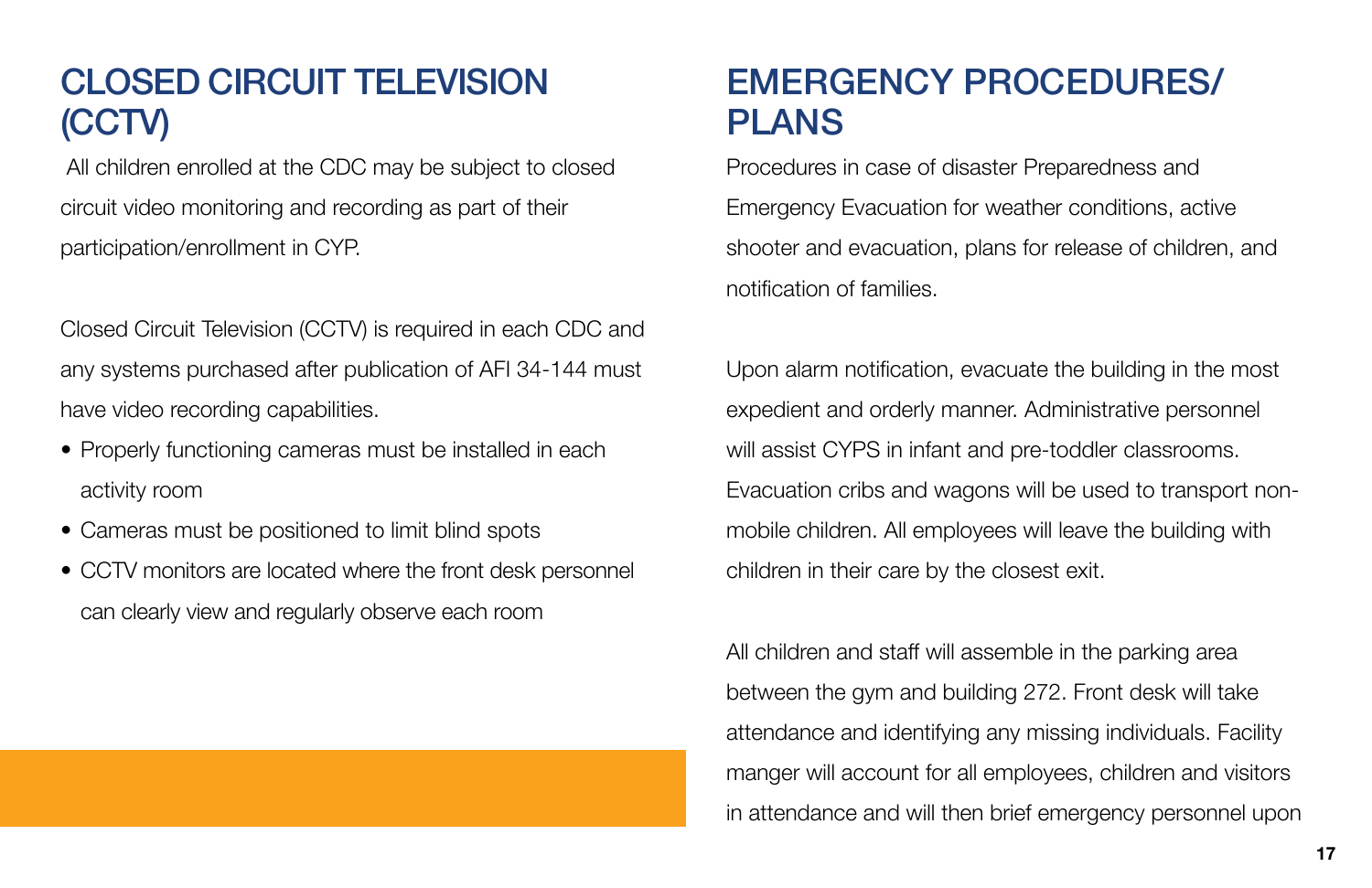arrival and then stand for additional instruction and report status to security forces. Children will not be released to parents until we have taken attendance.

If we are going to our shelter in place we will take the hallways to the multipurpose rooms.



#### **INSPECTIONS**

The Military Child Care Act of 1989 and current Department of Defense and Air Force policies require unannounced inspections of all Child Development Programs. These include a comprehensive fire, safety and health inspection as well as an annual unannounced higher headquarters inspection. In addition, there is a multi-discipline inspection.

### STAFF REQUIREMENTS

A variety of comprehensive staff development and trainings for both staff and managers is provided over the course of the year.

The key to maintaining excellence in the CDC is within the staff's knowledge and ability to apply to the children. These professionals are dedicated to each child and are engaged in an on-going training process. In addition to background checks, health and routine trainings, each staff member is required to complete 15 comprehensive developmentally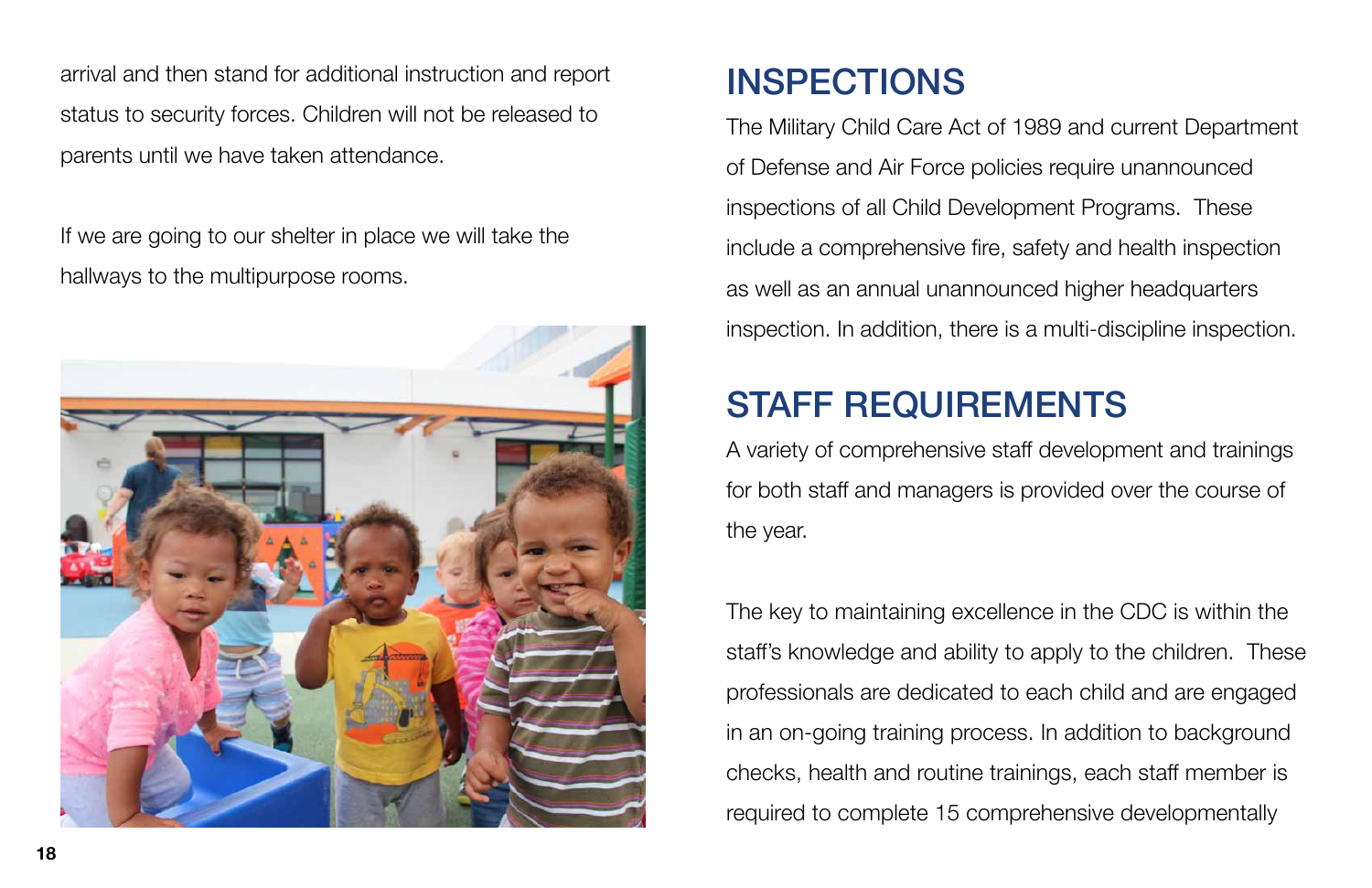appropriate modules in child development. New staff members have 18 months to complete all 15 modules. The 15 Program Assistant Certification Training (PACT) modules include:

- Keeping Children Safe
- Promoting Good Health & Nutrition
- Creating & Using and Environment for Learning
- Promoting Physical Development
- Promoting Cognitive Development
- Promoting Communication
- Promoting Children's Self-Esteem
- Promoting Social Development
- Providing Positive Guidance
- Working with Families
- Being an Effective Manager
- Maintaining a Commitment to Professionalism
- Identifying & Reporting Child Abuse
- Preventing & Responding to Child Abuse in Center Settings

LA AFB has 41 Staff, which includes Management: A CDC Director, CDC Assistant Director, Training & Curriculum Specialist and two front desk Operations Clerks.10 Lead Educational Technicians.

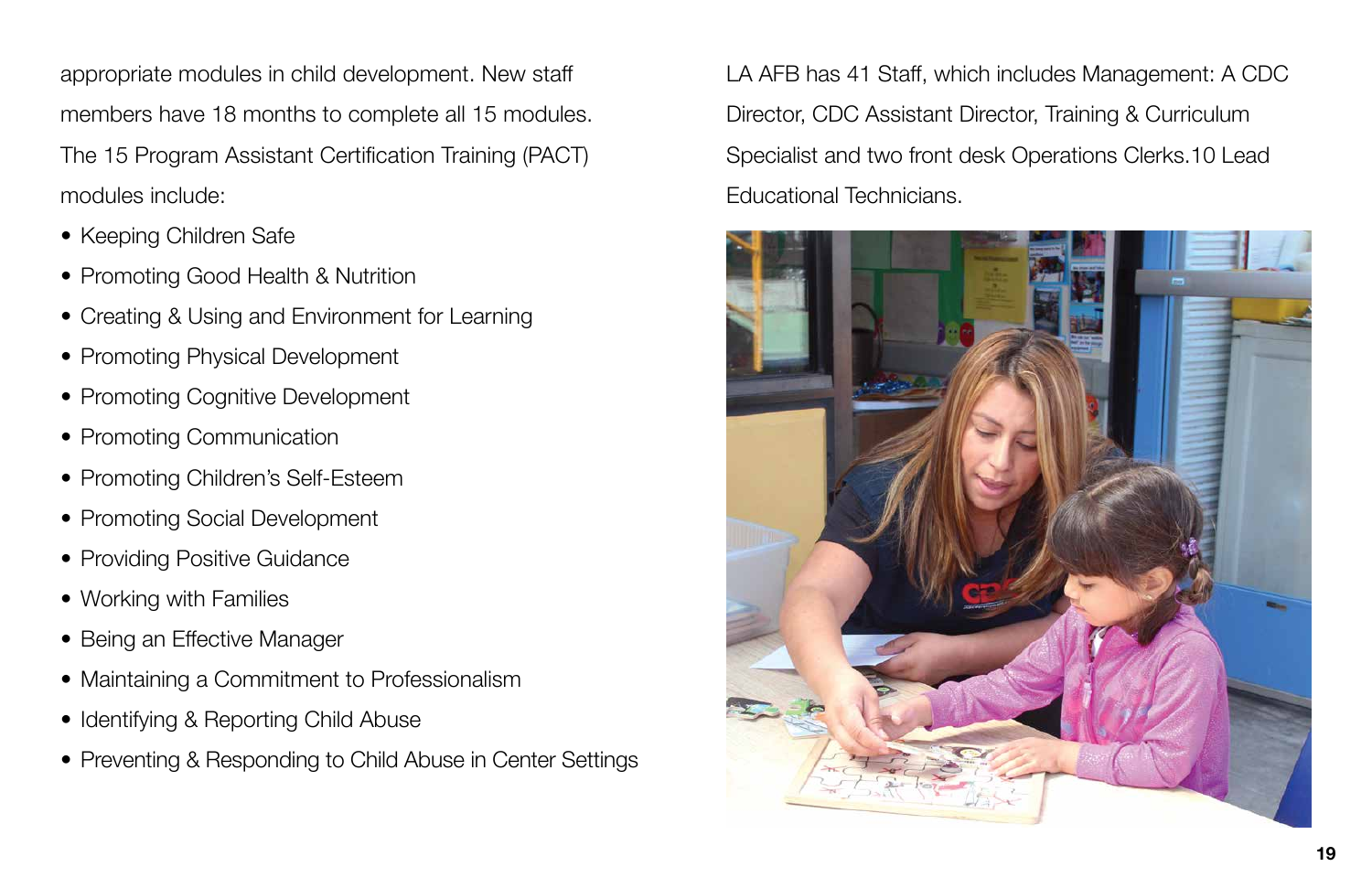#### PLAN FOR COMMUNICATING WITH PARENTS

The CDC has a Parent Advisory Board that encourages parents to become involved at the CDC. Parents have the opportunity to participate in events and voice ideas.

Children also benefit when the significant adults (parents/ teachers) in their lives are working together in a partnership. The staff uses the following strategies to communicate with families:



- Program's Open Door policy
- Initial management orientation
- Initial/transition age group orientation with lead teachers in the classrooms
- Informal verbal/phone contacts
- Ongoing dialogue with staff am and pm
- Parent bulletin Boards in each room and in the lobby
- Newsletters and memos
- **Open House**
- Parent workshops and events
- Parent/staff conferences, both formal and informal

#### PARENT RESPONSIBILITIES

- Sign child in and out each day at the front desk and in the classroom
- Communicate with care takers (upcoming PCS, visitors, illness, other major events)
- Ensure extra clothing is in the child's cubby (especially for potty training)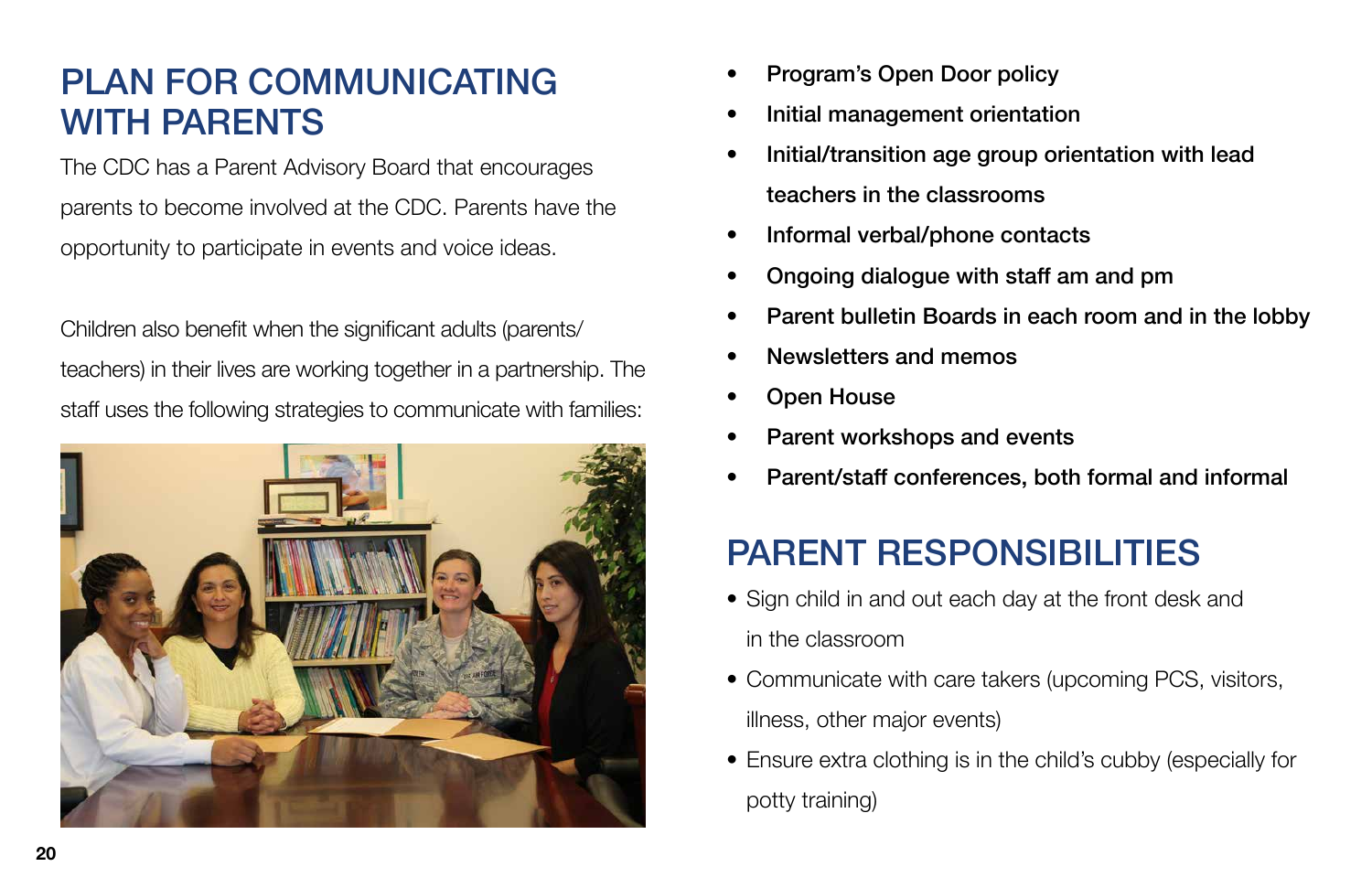- Dress children in weather appropriate play clothes and closed toe shoes (infants not required to wear shoes unless they have started walking)
- Label all clothing
- Ensure enough disposable diapers are available for the week (cloth diapers are not permitted)
- Provide a toothbrush so child can participate in oral hygiene and a blanket for naptime in rooms 12 months and up
- Review the work and projects left in child's cubby
- Arrive for pick-up before closing to ensure no late fees accrue

#### TERMINATION/SUSPENSION OF ENROLLMENT:

The CDC agreement will guarantee a reservation for your child each week until the expiration date of the agreement. To cancel your agreement, a TWO-WEEK WRITTEN NOTIFICATION is required or the sponsor is obligated to pay the weekly fees due. Parents who are not in compliance with the policies and regulations of the center will be asked

to remove their child immediately with approval from the 61st Mission Support Group Commander.

#### **FIELDTRIPS**

The CDC will take walking fieldtrips to various base sites such as the commissary, base clinic or gym. Annually the CDC has a parade around the base for Month of the Military Child. Parents are required to sign a permission slip upon enrollment.

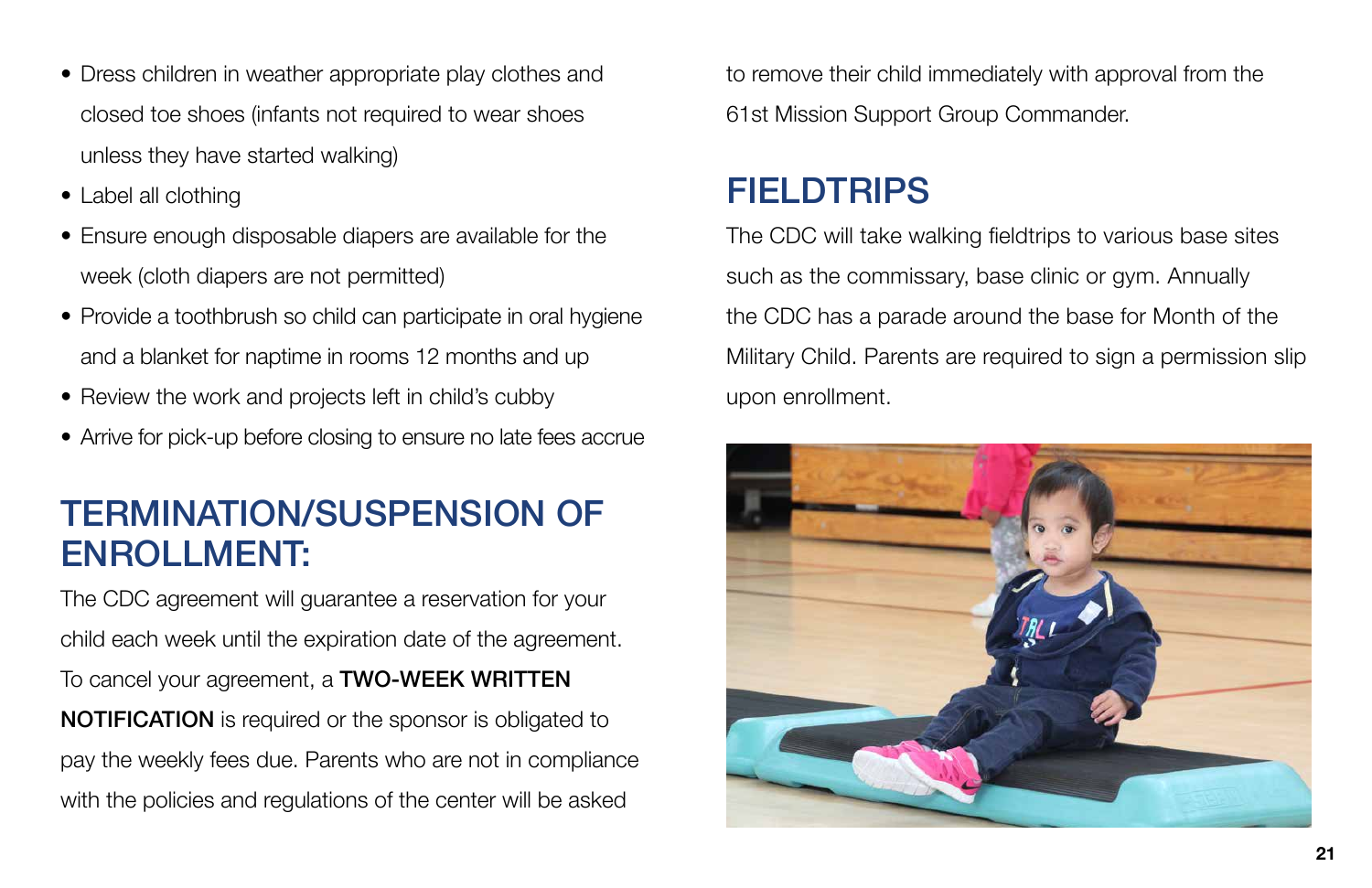#### COMMUNITY RESOURCES:

We are able to direct you to *www.usa.childcareaware.org* for information on Fee Assistance programs and help in finding offbase child care. To get more information on eligibility please call (800) 424-2246 or email at *msp@usa.childcareaware.org*. Register for Fee Assistance at *https://faps.americasteamforchildcare.org/website/*

Additional Sites for Locating Licensed and/or Accredited Care

- 1. State of California: *https://secure.dss.ca.gov/CareFacilitySearch/*
- 2. National Accreditation for the Education of Young Children: *http://www.naeyc.org/academy/accreditation/search*
- 3. National Association for Family Child Care: https: *www.nafcc.org/Accredited-Provider-Search-Function*

Community Resources for Developmental Assessments and Programs

- Leaps n Boundz- Behavior and Social Skills: (310) 821-0963
- ECA- Every Child Achieves Early Intervention Program: (800) ECA-8860
- Connections for Children: (310) 452-3325
- Special Needs Advisory Project: (213) 427-2709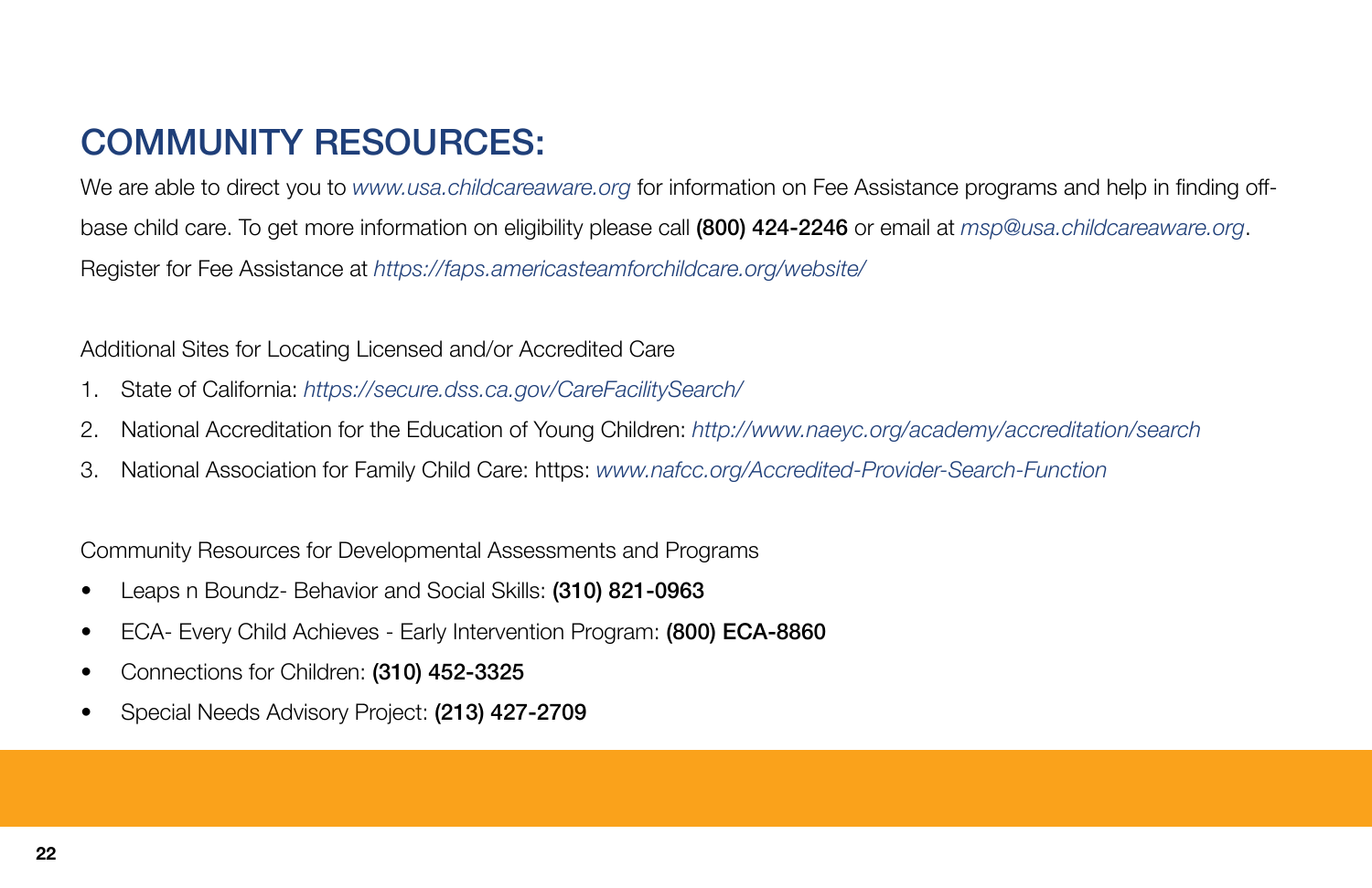#### FAMILY CHILD CARE PROGRAM

The Family Child Care Program offers childcare in a home setting either in base housing or in an affiliated home off-base. Each home is required to comply with Air Force Instructions, monthly inspections, fire, health and safety inspections, trainings and modules. Extensive background screenings, orientation trainings and First Aid/CPR are required prior to licensing. Only licensed providers are authorized to offer childcare services in a government-housing unit.

If you are interested in providing childcare, please contact the FCC Coordinator at (310) 653-6802 or (310) 653-8632 for full details.

#### **THIS IS A TOBACCO, ALCOHOL, AND DRUG FREE FACILITY.**

The base has designated smoking areas at least 50 feet away from our Building